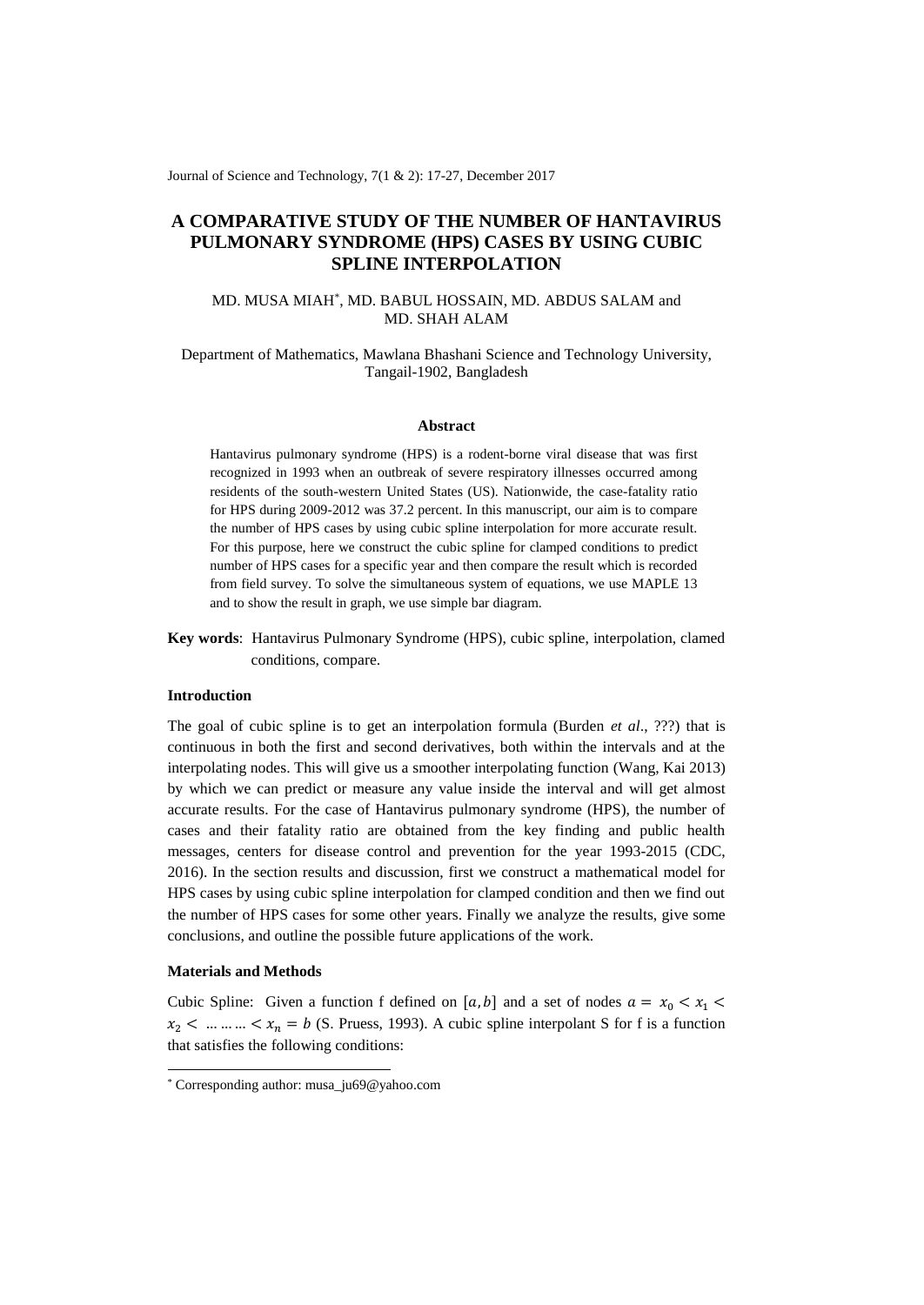- a) S(n) is a cubic polynomial denoted by  $S_j(x)$  on the subinterval  $[x_j, x_{j+1}]$  for each  $j = 0, 1, 2, \dots, n - 1$
- b)  $s_j(x_j) = f(x_j)$  for  $j = 0,1,2, \dots, n 1$
- c)  $s_{i+1}(x_{i+1}) = x_i(x_{i+1})$  for  $j = 0,1,2, \ldots, n-2$
- d)  $s'_{j+1}(x_{j+1}) = s'_{j}(x_{j+1})$  for  $j = 0,1,2,..., n-2$
- e)  $j_{j+1}(x_{j+1}) = s'_{j}(x_{j+1})$  for  $j = 0,1,2,..., n-2$
- f) One of the following boundary condition is satisfied:
	- (i)  $s''(x_0) = s''(x_n) = 0$  [Natural boundary]
	- (ii)  $s'(x_0) = f'(x_0)$  and  $s'(x_n) = f'(x_n)$  [Clamed boundary]

Construction of Cubic Spline:

$$
s_j(x) = a_j + b_j(x - x_j) + c_j(x - x_j)^2 + d_j(x - x_j)^3
$$
 (A)

We have from the condition of cubic spline that,  $s_j(x_j) = a_j = f(x_j)$  (1)

Now, 
$$
a_{j+1} = s_{j+1}(x_{j+1}) = s_j(x_{j+1})
$$
  
=  $a_j + b_j(x_{j+1} - x_j) + c_j(x_{j+1} - x_j)^2 + d_j(x_{j+1} - x_j)^3$ 

Suppose,  $x_{j+1} - x_j = h_j$  then it reduces to the form

$$
a_{j+1} = a_j + b_j h_j + c_j h^2 + d_j h^3
$$
 (2)

$$
s'_{j}(x) = b_{j} + 2c_{j}(x_{j+1} - x_{j}) + 3d_{j}(x_{j+1} - x_{j})^{2}
$$
\n(3)

Putting  $x = x_j$  in (3) we get

$$
s'_{j}(x_{j}) = b_{j} \Rightarrow s'_{j+1}(x_{j+1}) = b_{j+1} \text{ [replacing } j \text{ by } j+1]
$$
  
\n
$$
\Rightarrow s'_{j}(x_{j+1}) = b_{j+1} \text{ [ } s'_{j+1}(x_{j+1}) = s'_{j}(x_{j+1}) \text{]}
$$
  
\n
$$
\Rightarrow b_{j+1} = b_{j} + 2c_{j}(x_{j+1} - x_{j}) + 3d_{j}(x_{j+1} - x_{j})^{2} \text{ [using (3)]}
$$
  
\n
$$
\Rightarrow b_{j+1} = b_{j} + 2c_{j}h_{j} + 3d_{j}h_{j}^{2}
$$
  
\nAgain, 
$$
s''_{j}(x) = 2c_{j} + 6d_{j}(x - x_{j}) \Rightarrow s''_{j}(x_{j+1}) = 2c_{j} + 6d_{j}(x_{j+1} - x_{j})
$$
  
\n
$$
\Rightarrow s''_{j}(x_{j+1}) = 2c_{j} + 6d_{j}h_{j}
$$
  
\n(5)

Again,  $s^{\dagger}_j(x_j) = 2c_j \Rightarrow c_j = \frac{1}{2}$  $\frac{1}{2} s^{\dagger}{}_{j}(x_{j})$ 

From (5), we get

$$
s^{\prime\prime}(x_{j+1}) = 2 \cdot \frac{1}{2} s^{\prime\prime}(x) + 6d_j h_j \Rightarrow s^{\prime\prime}(x_{j+1}) - s^{\prime\prime}(x_j) = 6d_j h_j
$$
  
\n
$$
\Rightarrow d_j = \frac{1}{6h_j} \{s^{\prime\prime}(x_{j+1}) - s^{\prime\prime}(x_j)\}
$$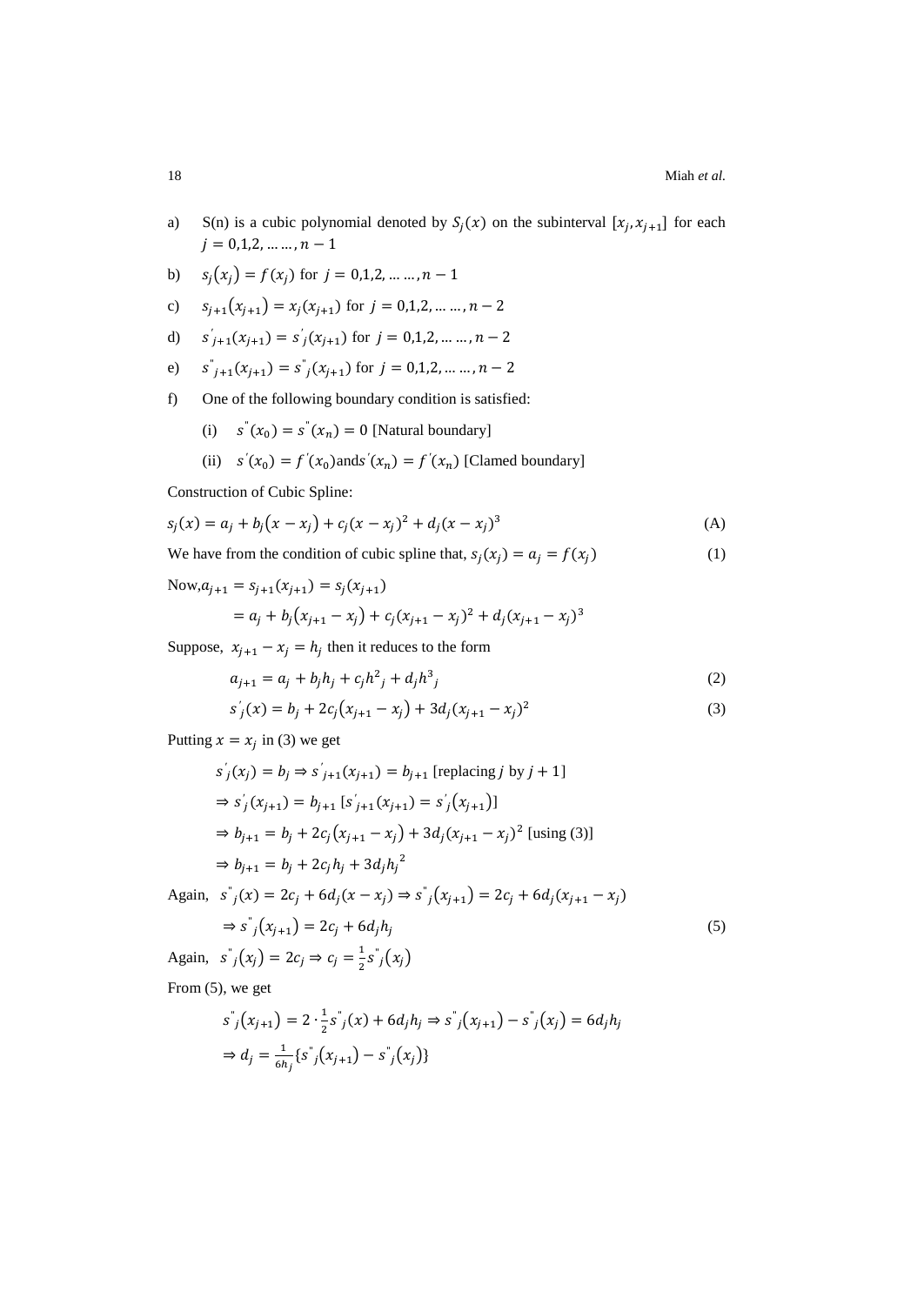A Comparative Study of the Number of Hantavirus Pulmonary Syndrome 19

Putting the value of  $a_j$ ,  $b_j$ ,  $c_j$ ,  $d_j$  in (A) we get,

$$
s_j(x) = s_j(x_j) + s'_j(x_j)(x - x_j) + \frac{1}{2}s^j(x)(x - x_j)^2 + \frac{1}{6h_j}\{s^j(x_{j+1}) - s^j(x_j)\}(x - x_j)^3
$$

## **Governing equations**

Suppose a cubic spline polynomial is

$$
s_j(x) = a_j + b_j(x - x_j) + c_j(x - x_j)^2 + d_j(x - x_j)^3
$$

For 
$$
j = 0, 1, 2, ..., n - 1
$$
 (1)

Here clearly find 
$$
s_j(x_j) = a_j = f(x_j)
$$
 (A)

We have the condition  $s_{j+1}(x_{j+1}) = s_j(x_{j+1})$ 

$$
\therefore \text{ from (A) we get, } a_{j+1} = s_{+1}(x_{j+1})
$$
\n
$$
= a_j + b_j(x_{j+1} - x_j) + c_j(x_{j+1} - x_j)^2 + d_j(x_{j+1} - x_j)^3 \tag{2}
$$

$$
a_{j+1} = a_j + b_j h_j + c_j h^2_j + d_j h^3_j \tag{3}
$$

Differentiating (1) with respect to  $x$ 

$$
s_j'(x) = b_j + 2c_j(x - x_j) + 3d_j(x - x_j)^2
$$
  
\n
$$
\Rightarrow s_j'(x_j) = b_j + 2c_j(x_{j+1} - x_j) + 3d_j(x_{j+1} - x_j)^2
$$
 (B)

$$
\Rightarrow b_{j+1} = b_j + 2c_j h_j + 3d_j h^2_j \tag{4}
$$

Again differentiating (B) with respect to  $x$ 

$$
s_j^{\dagger}(x) = 2c_j + 6d_j(x - x_j) \text{ and } s_j^{\dagger}(x_j) = 2c_j \Rightarrow c_j = \frac{s_j^{\dagger}(x_j)}{2}
$$
  
\n
$$
\Rightarrow c_{j+1} = \frac{s_{j+1}^{\dagger}(x_{j+1})}{2} = \frac{1}{2} \{ 2c_j + 6d_j h_j \}
$$
  
\n
$$
\Rightarrow c_{j+1} = c_j + 3d_j h_j, j = 0, 1, 2, ..., n - 1
$$
  
\n
$$
\Rightarrow d_j = \frac{1}{3h_j} \{ c_{j+1} - c_j \}
$$
 (C)

Putting the value of  $d_j$  in equation (3)

$$
a_{j+1} = a_j + b_j h_j + c_j h^2 + \frac{h^3 j}{3h_j} \{c_{j+1} - c_j\} = a_j + b_j h_j + c_j h^2 + \frac{h^2 j}{3} \{c_{j+1} - c_j\}
$$
  
= 
$$
a_j + b_j h_j + \frac{h^2 j}{3} \{c_{j+1} + 2c_j\}
$$
 (5)

And from (4) 
$$
\Rightarrow
$$
  $b_{j+1} = b_j + 2c_j h_j + 3h^2_j \cdot \frac{1}{3h_j} \{c_{j+1} - c_j\} = b_j + h_j \{c_{j+1} + c_j\}$  (6)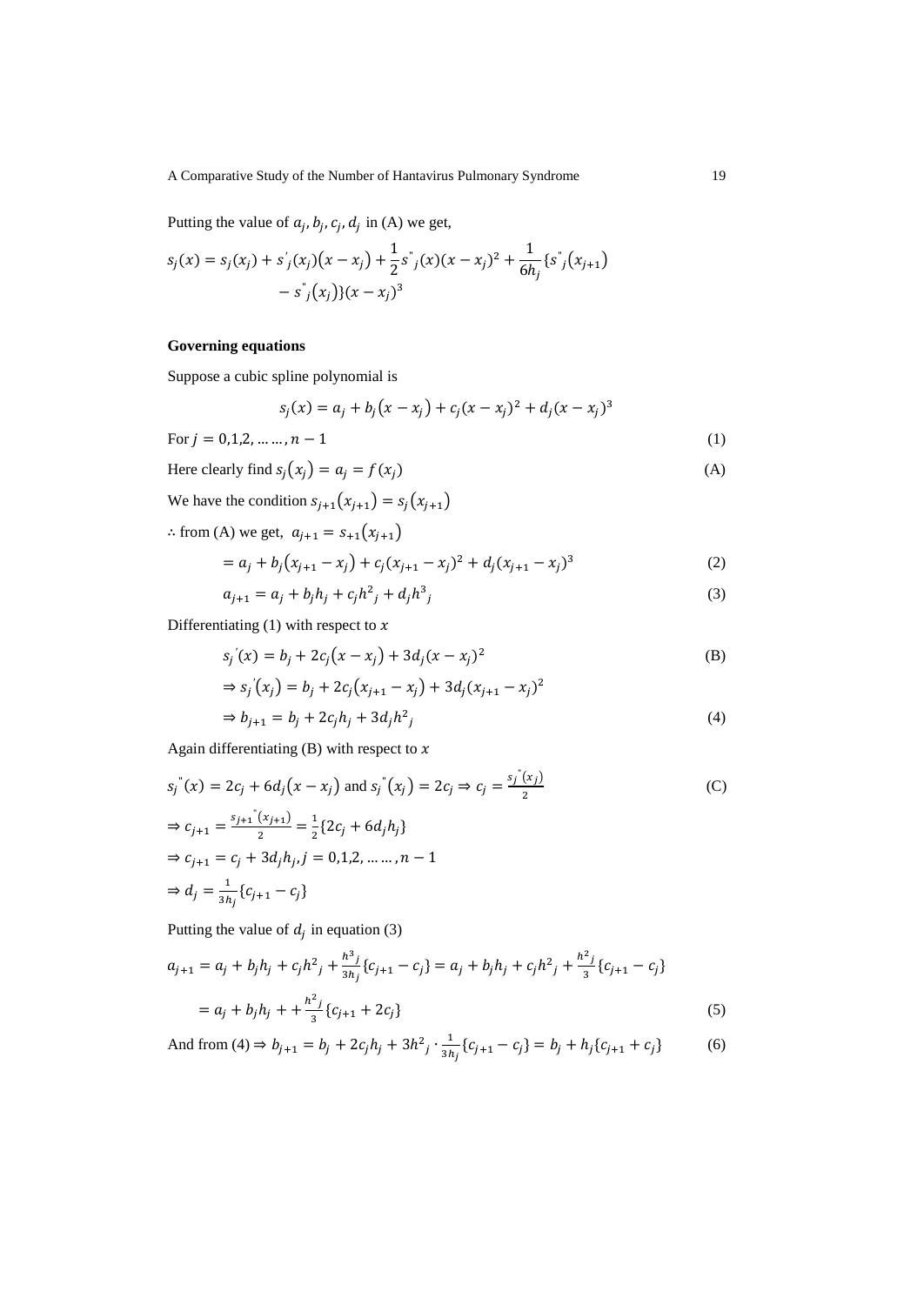20 Miah *et al.*

Now from  $(5)a_{j+1} - a_j = b_j h_j + \frac{h^2 j}{3}$  $\frac{1}{3}$ { $c_{j+1}$  + 2 $c_j$ }

$$
\Rightarrow b_j = \frac{1}{h_j} \{ (a_{j+1} - a_j) - \frac{h_j^2}{3h_j} (2c_j + c_{j+1}) \}
$$
  
\n
$$
\Rightarrow b_j = \frac{1}{h_j} (a_{j+1} - a_j) - \frac{h_j}{3} (2c_j + c_{j+1})
$$
 (7)

Putting  $j = j - 1$  in the above equation and in (6)

$$
b_{j-1} = \frac{1}{h_{j-1}} \{ (a_j - a_{j-1}) - \frac{h_{j-1}}{3} (2c_{j-1} + c_j) \}
$$
\nAnd  $b_j = b_{j-1} + h_{j-1} \{ c_j + c_{j-1} \}$   
\n
$$
\Rightarrow \frac{1}{h_j} (a_{j+1} - a_j) - \frac{h_j}{3} (2c_j + c_{j+1}) = \frac{1}{h_{j-1}} (a_j - a_{j-1}) - \frac{h_{j-1}}{3} (2c_{j-1} + c_j) + h_{j-1} (c_j + c_{j-1})
$$
\n
$$
\Rightarrow \frac{3}{h_j} (a_{j+1} - a_j) - \frac{3}{h_{j-1}} (a_j - a_{j-1})
$$
\n
$$
= h_j (2c_j + c_{j+1}) - h_{j-1} (2c_{j-1} + c_j) + 3h_{j-1} (c_j + c_{j-1})
$$
\n
$$
\Rightarrow \frac{3}{h_j} (a_{j+1} - a_j) - \frac{3}{h_{j-1}} (a_j - a_{j-1}) = h_j (2c_j + c_{j+1}) + h_{j-1} (2c_j + c_{j-1})
$$
\n
$$
\Rightarrow \frac{3}{h_j} (a_{j+1} - a_j) - \frac{3}{h_{j-1}} (a_j - a_{j-1}) = 2c_j (h_j + h_{j-1}) + h_{j-1} c_{j-1} + h_j c_{j+1}
$$
\n(8)

This system involves only  ${c_j}_j^n = 0$  as unknown since the values of  ${h_j}_j^{n-1} = 0$  and  ${a_j}_j^n = 0$  are given by the spacing of the nodes  ${x_j}_j^n = 0$  and the values of f at the nodes.

Theorem: If f is defined at  $a = x_0 < x_1 < \cdots < x_n = b$  and differentiable at a and b then f has a unique clamed Spline interpolant on the nodes  $x_0, x_1, x_2, \dots, x_n$  that is a spline interpolant that satisfies the boundary conditions  $s'(a) = f'(a)$  and  $s'(b) = f'(b)$ .

Proof: It can be seen, using the fact that

$$
s'(a) = s'(x_0) = b_0
$$
. Now we have,  $f'(a) = \frac{a_1 - a_0}{h_0} - \frac{h_0}{3} (2c_0 + c_1)$ 

Consequently,  $2h_0c_0 + h_0c_1 = \frac{3}{h_0}$  $\frac{3}{h_0}(a_1 - a_0) - 3f'(a)$ Similarly,  $f'(b) = b_n = b_{n-1} + h_{n-1}(c_{n-1} + c_n)$  (A)

Now we have the equation,  $b_j = \frac{1}{b_j}$  $\frac{1}{h_j} (a_{j+1} - a_j) - \frac{h_j}{3}$  $\frac{y}{3}(2c_j + c_{j+1})$ 

Putting  $j = n - 1$  in the above equation we have,

$$
b_{n-1} = \frac{1}{h_{n-1}}(a_n - a_{n-1}) - \frac{h_{n-1}}{3}(2c_{n-1} + c_n)
$$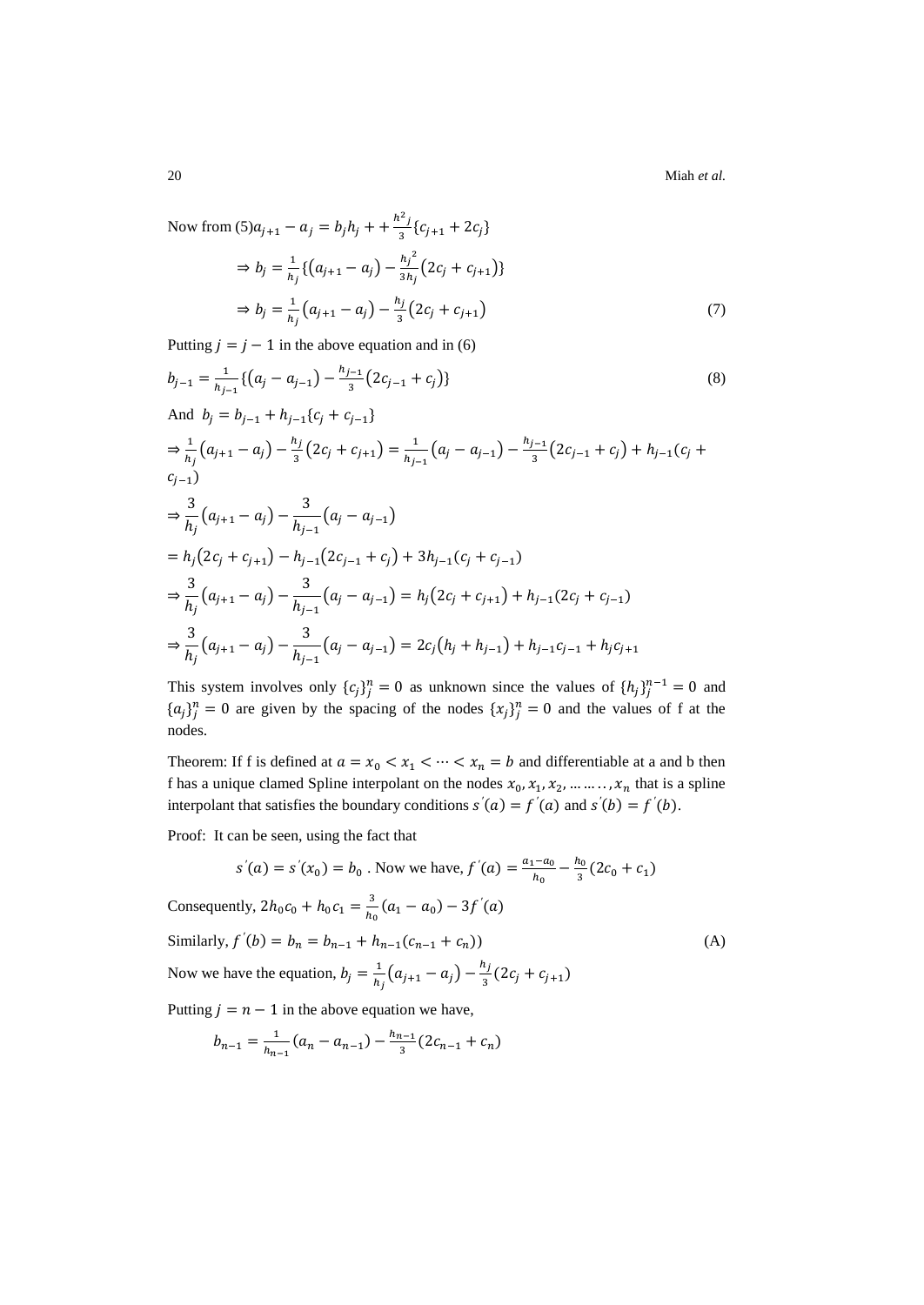A Comparative Study of the Number of Hantavirus Pulmonary Syndrome 21

$$
f'(b) = \frac{1}{h_{n-1}}(a_n - a_{n-1}) - \frac{h_{n-1}}{3}(2c_{n-1} + c_n) + h_{n-1}(c_{n-1} + c_n)
$$
  
=  $\frac{a_n - a_{n-1}}{h_{n-1}} + \frac{h_{n-1}}{3}(c_{n-1} + 2c_n)$   
And  $h_{n-1}c_{n-1} + 2h_{n-1}c_n = 3f'(b) - \frac{3}{h_{n-1}}(a_n - a_{n-1}).$   
Also  $2h_0c_0 + h_0c_1 = \frac{3}{h_0}(a_1 - a_0)3f'(a).$ 

Then we determine the linear system  $Ax = b$  where

$$
A = \begin{bmatrix} 2h_0 & h_0 & 0 & \cdots & \cdots & 0 \\ h_0 & 2(h_0 + h_1) & h_1 & \cdots & \cdots & \vdots \\ 0 & h_1 & 2(h_1 + h_2) & h_2 & \cdots & \vdots \\ \vdots & \cdots & \cdots & \cdots & \cdots & 0 \\ \vdots & \cdots & \cdots & \cdots & h_{n-2} & 2(h_{n-2} + h_{n-1}) & h_{n-1} \\ 0 & 0 & 0 & 0 & h_{n-1} & 2h_{n-1} \end{bmatrix}
$$
  

$$
b = \begin{bmatrix} \frac{3}{h_0}(a_1 - a_0) - 3f'(a) \\ \frac{3}{h_0}(a_2 - a_1) - \frac{3}{h_0}(a_1 - a_0) \\ \vdots \\ \frac{3}{h_{n-1}}(a_n - a_{n-1}) - \frac{3}{h_{n-2}}(a_{n-1} - a_{n-2}) \\ \vdots \\ 3f'(b) - \frac{3}{h_{n-1}}(a_n - a_{n-1}) \end{bmatrix}
$$
 and  $c = [c_0 \ c_1 \ \dots \ c_{n-1} \ c_n]^T$ 

## **Results and Discussion**

Let us consider the annual U.S. HPS cases that are given bellow in random basis from the year 1993-2015. Here we will use cubic spline to interpolate the number of HPS cases for different years:

| Time                                                |  | 1993 1995 1998 2002 2005 2008 2010 2012 2013 2015 |  |  |  |  |
|-----------------------------------------------------|--|---------------------------------------------------|--|--|--|--|
| <b>HPS</b> Case                                     |  | 48  24  33  23  34  24  21  29  21  18            |  |  |  |  |
| Case Fatality $f'(x)$ 27 42 27 43 29 50 29 41 43 22 |  |                                                   |  |  |  |  |

First of all, to interpolate the number of HPS cases for different years, we need to model a cubic spline interpolation for this data. For this purpose, let us consider the time by the variable  $x$  and the corresponding HPS case by  $a$ . For calculation, let us consider the initial time 1993 as  $t = 0$ , and then 1995 as  $t = 2$  and so on. Then the nodes are  $x_0 = 0, x_1 = 2, x_2 = 5, x_3 = 9, x_4 = 12, x_5 = 15, x_6 = 17, x_7 = 19, x_8 = 20, x_9 = 22$ ...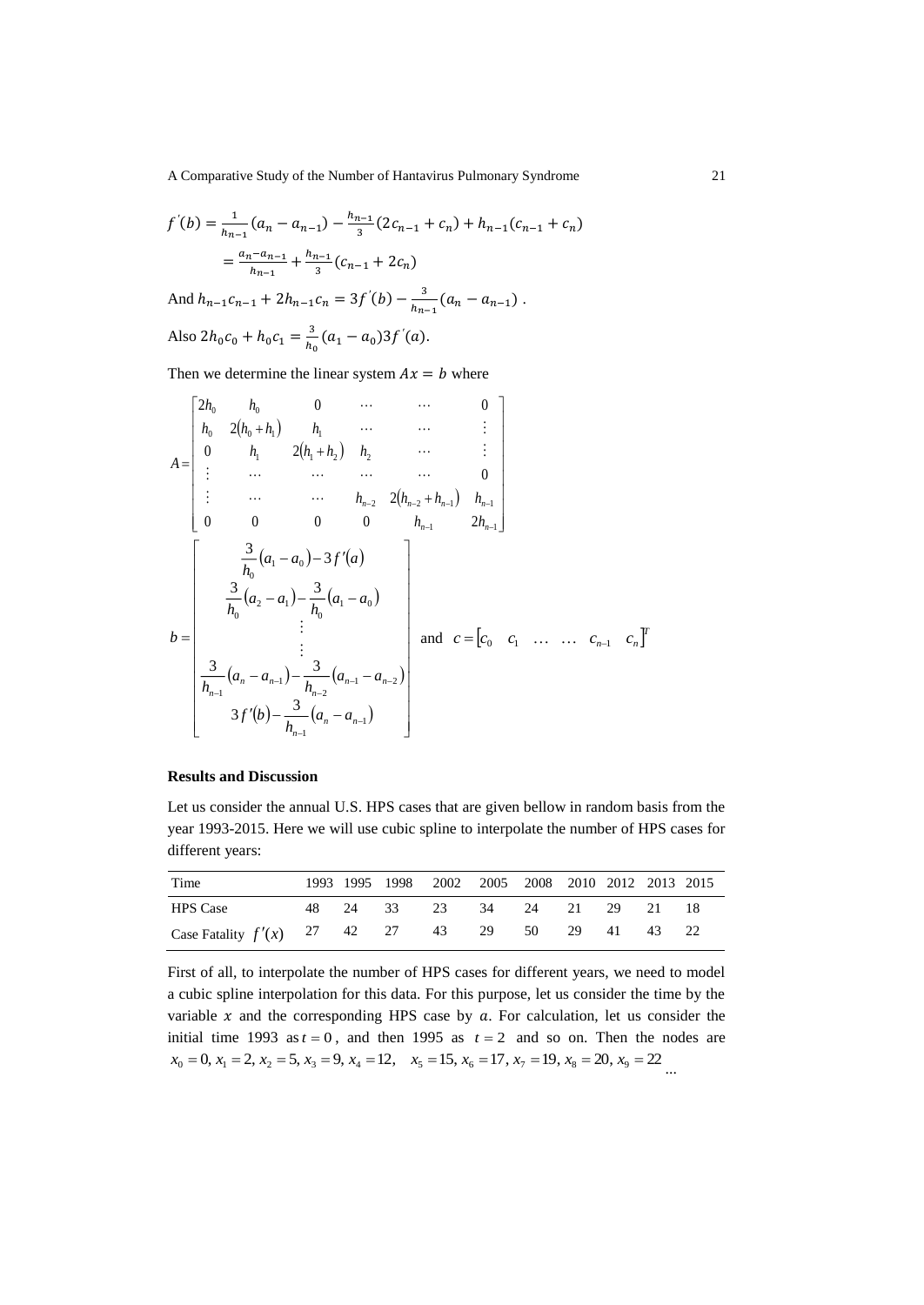22 Miah *et al.*

Since,  $a_i = f(x_i) = s_i(x_i)$  we get.  $a_0 = 48, a_1 = 24, a_2 = 33, a_3 = 23, a_4 = 34, a_5 = 24, a_6 = 21, a_7 = 29, a_8 = 21, a_9 = 18$ Also,  $f'(x_j) = b_j$  given,  $f'(x_0) = b_0 = 27$  and  $f'(x_9) = b_9 = 22$ 

From the relation,  $h_j = x_{j+1} - x_j$  we find

$$
h_0 = 2
$$
,  $h_1 = 3$ ,  $h_2 = 4$ ,  $h_3 = 3$ ,  $h_4 = 3$ ,  $h_5 = 2$ ,  $h_6 = 2$ ,  $h_7 = 1$ ,  $h_8 = 2$ 

To find the value of  $\{c_j\}_j^n = 0$  in case of clamed Cubic Spline interpolation, we have the (Rana, S. S , 1990) linear system  $A\overline{x} = b$  where



The system  $A\overline{x} = b$  becomes

| 4                | 2              | 0  | 0  | 0  | 0  | $\boldsymbol{0}$ | $\boldsymbol{0}$ | 0                | 0        | $c_{0}$        | $-117$  |
|------------------|----------------|----|----|----|----|------------------|------------------|------------------|----------|----------------|---------|
| $\frac{1}{2}$    | 10             | 3  | 0  | 0  | 0  | 0                | 0                | 0                | $\theta$ | c <sub>1</sub> | 45      |
| $\theta$         | 3              | 14 | 4  | 0  | 0  | 0                | 0                | $\boldsymbol{0}$ | 0        | c <sub>2</sub> | $-1.5$  |
| $\theta$         | 0              | 4  | 14 | 3  | 0  | 0                | 0                | 0                | 0        | c <sub>3</sub> | 1.5     |
| $\theta$         | $\overline{0}$ | 0  | 3  | 12 | 3  | $\boldsymbol{0}$ | 0                | 0                | 0        | $c_4$          |         |
| $\theta$         | 0              | 0  | 0  | 3  | 10 | 5                | 0                | 0                | $\theta$ | c <sub>5</sub> | –14.5   |
| $\theta$         | 0              | 0  | 0  | 0  | 5  | 8                | 2                | $\boldsymbol{0}$ | 0        | $c_{6}$        | 7.5     |
| $\theta$         | 0              | 0  | 0  | 0  | 0  | 2                | 6                | 1                | 0        | c <sub>7</sub> | 12      |
| $\theta$         | 0              | 0  | 0  | 0  | 0  | 0                | 1                | 6                | 2        | $c_{8}$        | $-19.5$ |
| $\boldsymbol{0}$ | 0              | 0  | 0  | 0  | 0  | 0                | 0                | 2                | 4        | $c_{9}$        | 70.5    |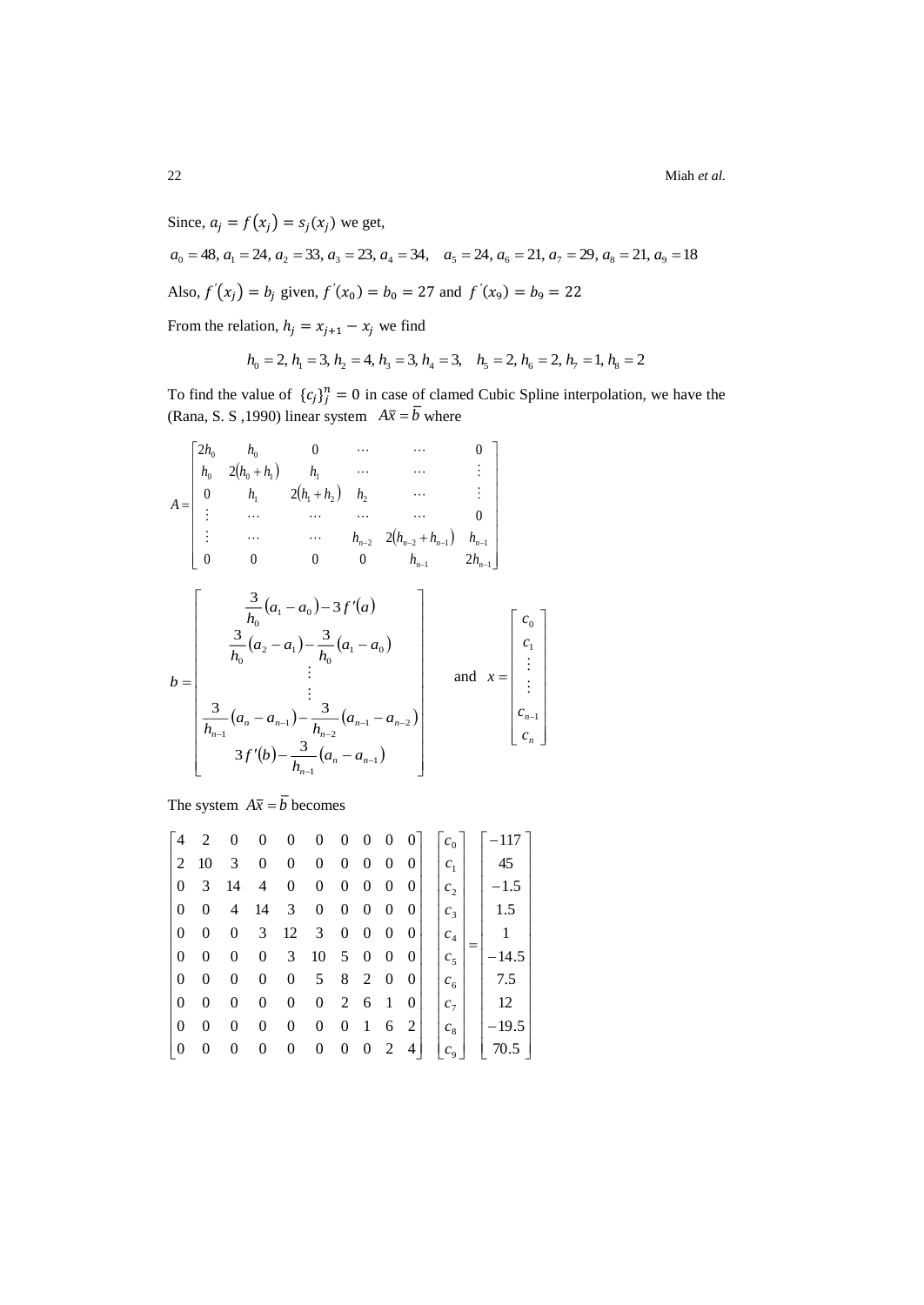which gives

$$
4c_0 + 2c_1 = -117
$$
  
\n
$$
2c_0 + 10c_1 + 3c_2 = 45
$$
  
\n
$$
3c_1 + 14c_2 + 4c_3 = -1.5
$$
  
\n
$$
4c_2 + 14c_3 + 3c_4 = 1.5
$$
  
\n
$$
3c_3 + 12c_4 + 3c_5 = 1
$$
  
\n
$$
3c_4 + 10c_5 + 5c_6 = -14.5
$$
  
\n
$$
5c_5 + 8c_6 + 2c_7 = 7.5
$$
  
\n
$$
2c_6 + 6c_7 + c_8 = 12
$$
  
\n
$$
c_7 + 6c_8 + 2c_9 = -19.5
$$
  
\n
$$
2c_8 + 4c_9 = 70.5
$$

By using MAPLE 13, we have the following results,

2.368469,  $c_6 = 1.563340$ ,  $c_7 = 3.417813$ ,  $c_8 = -11.63356$ ,  $c_9 = 23.44178$ 35.506554 ,  $c_1 = 12.513108$  ,  $c_2 = -3.039325$  ,  $c_3 = 0.877807$  ,  $c_4 = 0.4559988$  ,  $5 - 2.500 + 0.005 + 6.6 - 1.505 + 0.6$ ,  $c_7 - 3.41701$ ,  $c_8 - 11.05550$ ,  $c_9$  $\mathbf{0} = 33.366331, \mathbf{0} = 12.313166, \mathbf{0} = 3.633325, \mathbf{0} = 0.677667, \mathbf{0} = 4$  $= -2.308409$ .  $C_6 = 1.303340$ .  $C_7 = 3.41/013$ .  $C_8 = -11.03330$ .  $C_9 =$  $=$   $-$ 33.300334  $\cdot$   $\epsilon_1$   $=$  12.313108  $\cdot$   $\epsilon_2$   $=$   $-$ 3.039323  $\cdot$   $\epsilon_2$   $=$  0.8/7807  $\cdot$   $\cdot$   $\epsilon_4$   $=$  $c_{\epsilon} = -2.308409$ ,  $c_{\epsilon} = 1.303340$ ,  $c_{\tau} = 3.417813$ ,  $c_{\delta} = -11.03330$ , c  $c_0 = -35.306334$ ,  $c_1 = 12.313108$ ,  $c_2 = -3.039323$ ,  $c_2 = 0.817807$ ,  $c_1$ 

Now, we know  $c_{j+1} = c_j + 3d_j h_j$ , this implies  $d_j = \frac{1}{3h_j}$  $\frac{1}{3h_j}(c_{j+1} - c_j)$  and then we get the followings:

$$
d_0 = \frac{1}{3h_0}(c_1 - c_0) = -8.003277, d_1 = \frac{1}{3h_1}(c_2 - c_1) = -1.72804, d_2 = \frac{1}{3h_2}(c_3 - c_2) = 0.4896415,
$$
  
\n
$$
d_3 = \frac{1}{3h_3}(c_4 - c_3) = -0.046867, d_4 = \frac{1}{3h_4}(c_5 - c_4) = -0.313829, d_5 = \frac{1}{3h_5}(c_6 - c_5) = 0.65530
$$
  
\n
$$
d_6 = \frac{1}{3h_6}(c_7 - c_6) = 0.309078, d_7 = \frac{1}{3h_7}(c_8 - c_7) = -5.017124, d_8 = \frac{1}{3h_8}(c_9 - c_8) = 5.845890
$$

Also we have the relation  $b_j = \frac{1}{h_j} (a_{j+1} - a_j) - \frac{n_j}{3} (2c_j + c_{j+1})$  $b_j = \frac{1}{h_j} (a_{j+1} - a_j) - \frac{h_j}{3} (2c_j + c_{j+1})$ 

$$
\therefore b_1 = \frac{1}{h_1}(a_2 - a_1) - \frac{h_1}{3}(2c_1 + c_2) = -18.716891, b_2 = \frac{1}{h_2}(a_3 - a_2) - \frac{h_2}{3}(2c_2 + c_3) = 4.434457,
$$
  
\n
$$
b_3 = \frac{1}{h_3}(a_4 - a_3) - \frac{h_3}{3}(2c_3 + c_4) = 1.455053, b_4 = \frac{1}{h_4}(a_5 - a_4) - \frac{h_4}{3}(2c_4 + c_5) = -1.876861,
$$
  
\n
$$
b_5 = \frac{1}{h_5}(a_6 - a_5) - \frac{h_5}{3}(2c_5 + c_6) = 0.615732, b_6 = \frac{1}{h_6}(a_7 - a_6) - \frac{h_6}{3}(2c_6 + c_7) = -0.362995,
$$
  
\n
$$
b_7 = \frac{1}{h_7}(a_8 - a_7) - \frac{h_7}{3}(2c_7 + c_8) = -6.4006887, b_8 = \frac{1}{h_8}(a_9 - a_8) - \frac{h_8}{3}(2c_8 + c_9) = -1.61644
$$
  
\nThus the spline has the equation  $s_j(x) = a_j + b_j(x - x_j) + c_j(x - x_j)^2 + d_j(x - x_j)^3$ 

where the values of the constants for the specific nodes are as follows: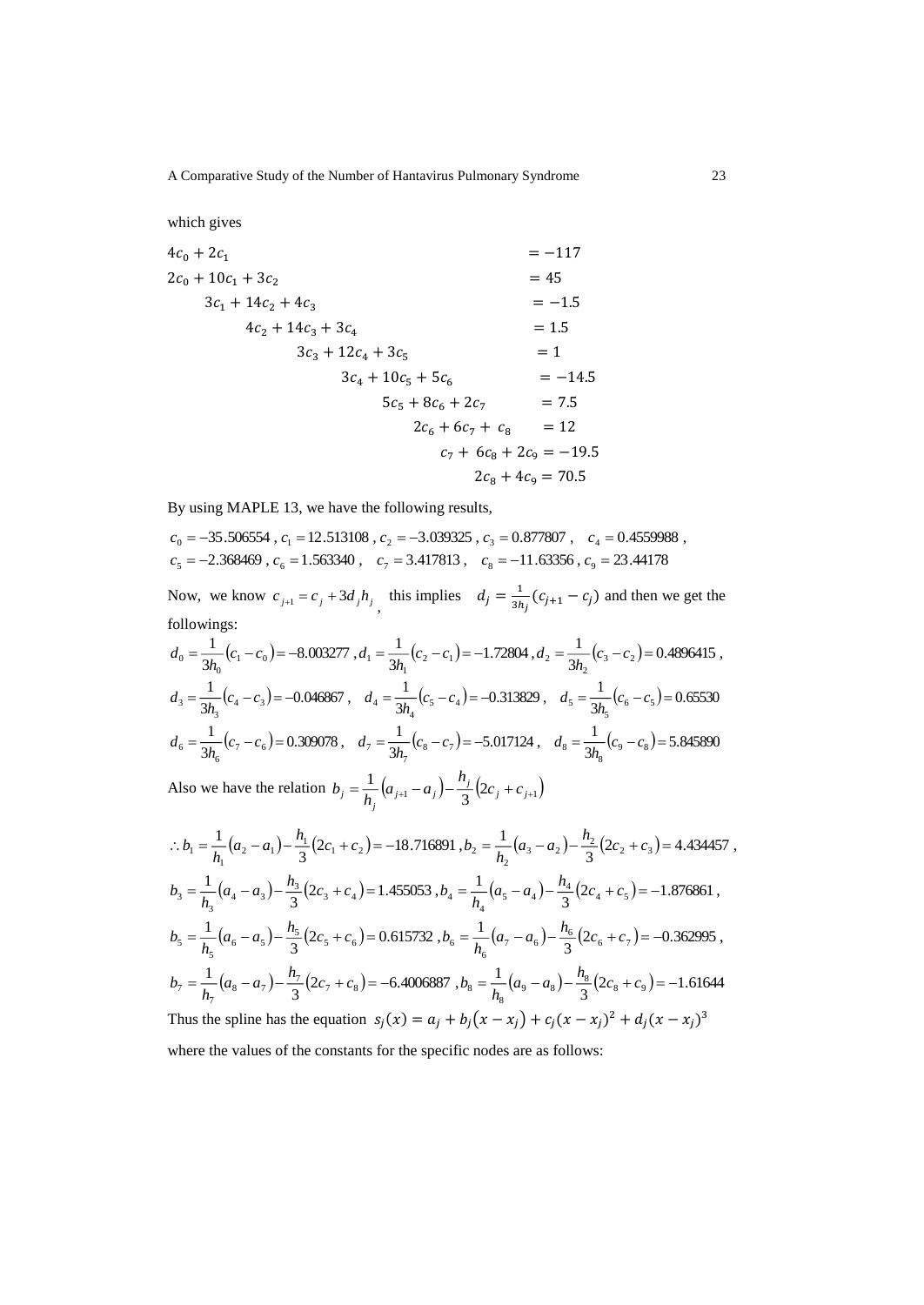|          | $x_i$    | $a_i$ | $b_i$        | $c_i$        | $d_i$       |
|----------|----------|-------|--------------|--------------|-------------|
| $\Omega$ | $\theta$ | 48    | 27           | $-35.506554$ | $-8.003277$ |
|          | 2        | 24    | $-18.716891$ | 12.513108    | $-1.72804$  |
| 2        | 5        | 33    | 4.434457     | $-3.039325$  | 0.4896415   |
| 3        | 9        | 23    | 1.455053     | 0.877807     | $-0.046867$ |
| 4        | 12       | 34    | $-1.876861$  | 0.4559988    | $-0.313829$ |
| 5        | 15       | 24    | 0.615732     | $-2.368469$  | 0.6553015   |
| 6        | 17       | 21    | $-0.362995$  | 1.563340     | 0.309078    |
| 7        | 19       | 29    | $-6.4006887$ | 3.417813     | $-5.017124$ |
| 8        | 20       | 21    | $-1.61644$   | $-11.63356$  | 5.845890    |
| 9        | 22       | 18    | 22           | 23.44178     |             |

Now, to predict the number of HPS cases in the year 1994, here  $t = 1$  that lies in the interval  $[0, 2]$  i.e.  $[x_0, x_1]$ 

Therefore  $s(1) = s_0(1) = a_0 + b_0(1 - x_0) + c_0(1 - x_0)^2 + d_0(1 - x_0)^3$ .  $= 48 + 27(1 - 0) + (-35.506554)(1 - 0)<sup>2</sup> + (-8.003277)(1 - 0)<sup>3</sup>$  $= 31.48 = 23$  (Approximately).

To predict the number of HPS cases in the year 1996, here  $t = 3$  that lies in the interval  $[2, 5]$  i.e.  $[x_1, x_2]$ 

Therefore 
$$
s(3) = s_0(3) = a_1 + b_1(3 - x_1) + c_1(3 - x_1)^2 + d_1(3 - x_1)^3
$$
.  
= 24 + (-18.716891)(3 - 2) + (12.513108)(3 - 2)<sup>2</sup> + (-1.72804)(3 - 2)<sup>3</sup>  
= 16.068177 = 17 (Approximately).

To predict the number of HPS cases in the year 1997, here  $t = 4$  that lies in the interval  $[2, 5]$  i.e.  $[x_1, x_2]$ 

Therefore  $s(4) = s_0(4) = a_1 + b_1(4 - x_1) + c_1(4 - x_1)^2 + d_1(4 - x_1)^3$ .

 $= 24 + (-18.716891)(4-2) + (12.513108)(4-2)^{2} + (-1.72804)(4-2)^{3}$ 

 $= 22.79433 = 23$  (Approximately).

To predict the number of HPS cases in the year 1999, here  $t = 6$  that lies in the interval [5,9] i.e.  $[x_2, x_3]$ 

Therefore 
$$
s(6) = s_0(6) = a_2 + b_2(6 - x_2) + c_2(6 - x_2)^2 + d_2(6 - x_2)^3
$$
.  
= 33 + (4.434457)(6 - 5) + (-3.039325)(6 - 5)<sup>2</sup> + (0.4896415)(6 - 5)<sup>3</sup>  
= 34.8847735 = 35 (Approximately).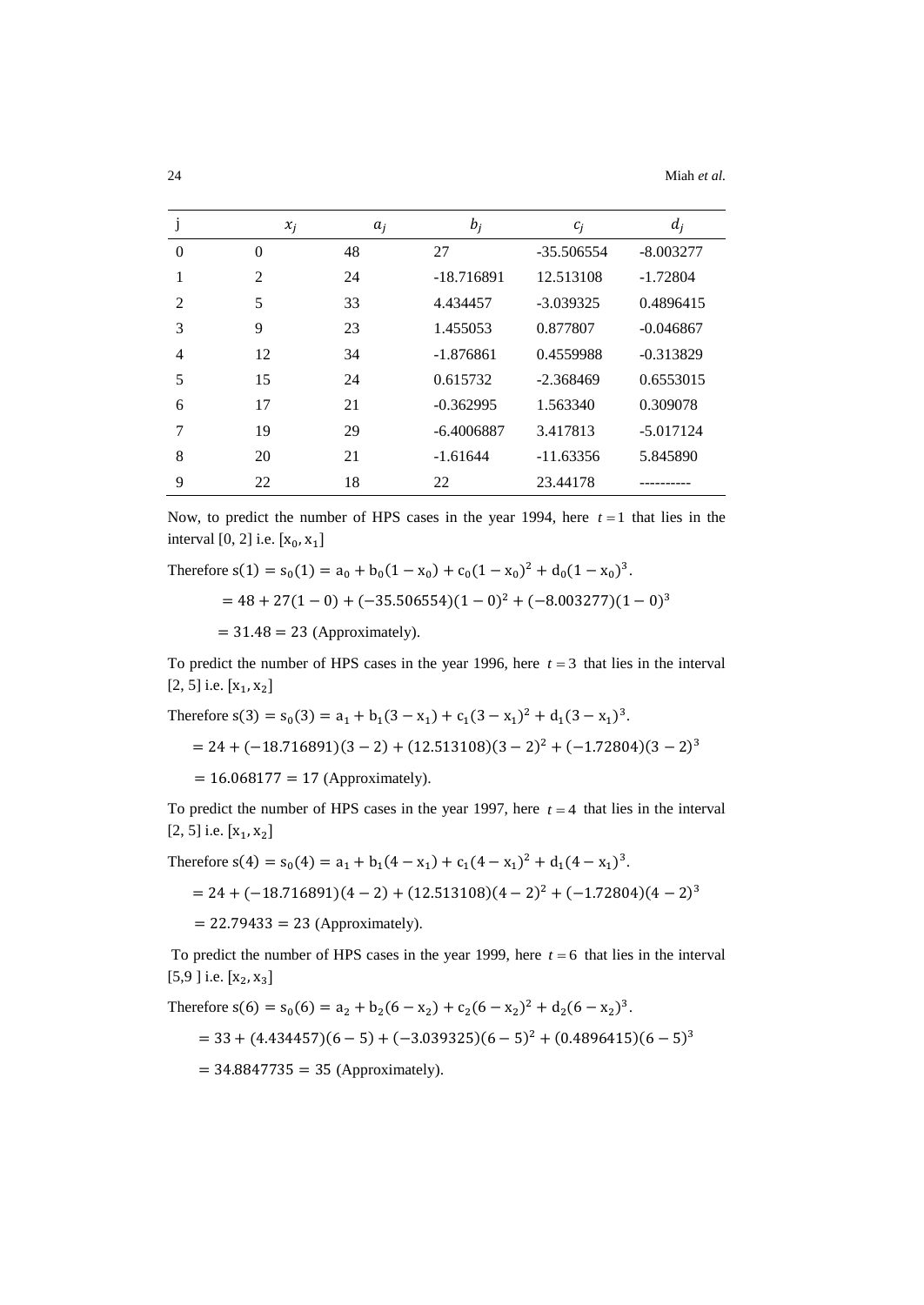To predict the number of HPS cases in the year 2004, here  $t = 11$  that lies in the interval [9, 12 ] i.e.  $[x_3, x_4]$ 

Therefore s(11) = s3(11) = a<sup>3</sup> + b<sup>3</sup> (11 − x<sup>3</sup> )+ c3(11 − x3) <sup>2</sup> + d3(11 − x3) 3 . = 23 + (1.455053)(11 − 9)+ (0.877807)(11 −9) <sup>2</sup> + (−0.046867)(11 −9) 3 = 29.046398 = 30 (Approximately).

To predict the number of HPS cases in the year 2006, here  $t = 13$  that lies in the interval

[12, 15] i.e. 
$$
[x_4, x_5]
$$
  
\nTherefore  $s(13) = s_4(13) = a_4 + b_4(13 - x_4) + c_4(13 - x_4)^2 + d_4(13 - x_4)^3$ .  
\n $= 34 + (-1.876861)(13 - 12) + (0.4559988)(13 - 12)^2(-0.313829)(13 - 12)^3$   
\n $= 32.26530 = 33$  (Approximately).

To predict the number of HPS cases in the year 2009, here  $t = 16$  that lies in the interval [15, 17] i.e.  $[x_5, x_6]$ 

Therefore 
$$
s(16) = s_5(16) = a_5 + b_5(16 - x_5) + c_5(16 - x_5)^2 + d_5(16 - x_5)^3
$$
.

$$
= 24 + (0.615732)(16 - 15) + (-2.368469)(16 - 15)^{2} + (0.6553015)(16 - 15)^{3}
$$

 $= 22.9025645 = 23$  (Approximately).

To predict the number of HPS cases in the year  $2011$ , here  $t = 18$  that lies in the interval

[17, 19] i.e. 
$$
[x_6, x_7]
$$

Therefore 
$$
s(18) = s_6(18) = a_6 + b_6(18 - x_6) + c_6(18 - x_6)^2 + d_6(18 - x_6)^3
$$
.

$$
= 21 + (-0.362995)(18 - 17) + (1.563340)(18 - 17)^{2} + (0.309078)(18 - 17)^{3}
$$

 $= 22.509423 = 23$  (Approximately).

To predict the number of HPS cases in the year 2014, here  $t = 21$  that lies in the interval

$$
[20, 22]
$$
 i.e.  $[x_8, x_9]$ 

Therefore 
$$
s(21) = s_8(21) = a_8 + b_8(21 - x_8) + c_8(21 - x_8)^2 + d_8(21 - x_8)^3
$$
.

$$
= 21 + (-1.61644)(21 - 20) + (-11.63356)(21 - 20)^{2} + (5.845890)(21 - 20)^{3}
$$

$$
= 13.5687402 = 14
$$
 (Approximately).

Now we can construct a comparative table as follows: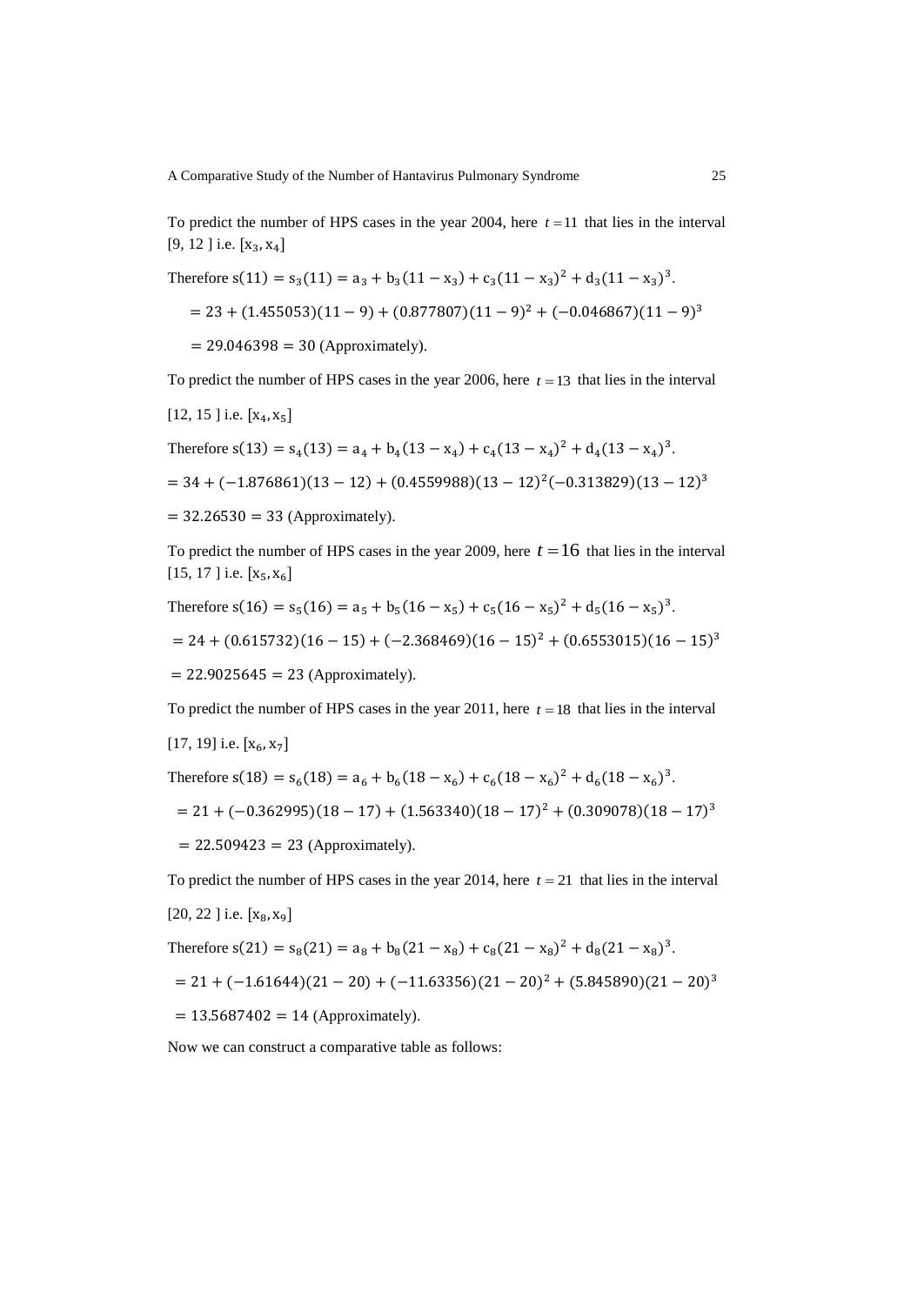| Year | <b>Calculated HPS Case</b> | Original HPS Case | Difference |
|------|----------------------------|-------------------|------------|
| 1994 | 23                         | 32                | 9          |
| 1996 | 22                         | 17                | $-5$       |
| 1997 | 23                         | 23                | $\theta$   |
| 1999 | 35                         | 43                | 8          |
| 2004 | 30                         | 31                |            |
| 2006 | 33                         | 41                | 8          |
| 2009 | 23                         | 20                | $-3$       |
| 2011 | 23                         | 24                |            |
| 2014 | 14                         | 35                | 21         |

The comparative graph of calculated HPS case, Original HPS cases and their differences are shown by the following bar diagram:



**Fig.** Compression between calculated HPS and Original HPS cases with their differences

## **Conclusion**

Cubic Spline is more effective for interpolating polynomials especially for piece-wise polynomials than any other interpolation. In this manuscript, we tried to apply the cubic spline interpolation to calculate the number of HPS cases for different years and we see that the result is almost same as they are observed in the field survey. After that prediction, we can conclude that, if the outbreak is continuing by this way then we can say, more accurately, how many would be effected by the coming years. In future, anyone can model this method to interpolate the cases of other virus diseases.

## **References**

L. Burden, Richard and Faires, J.Douglas, ????. Numerical Analysis, 9th edition. Wang, Kai. 2013. A Study of Cubic Spline Interpolation. *River Academic Journal*, **9(2)**: ???. Centers for Disease control and prevention Hantavirus, CDC, January 12, 2016 Loan, Charles F.Van. ????. Introduction to scientific computing, Prentice-Hall Inc.